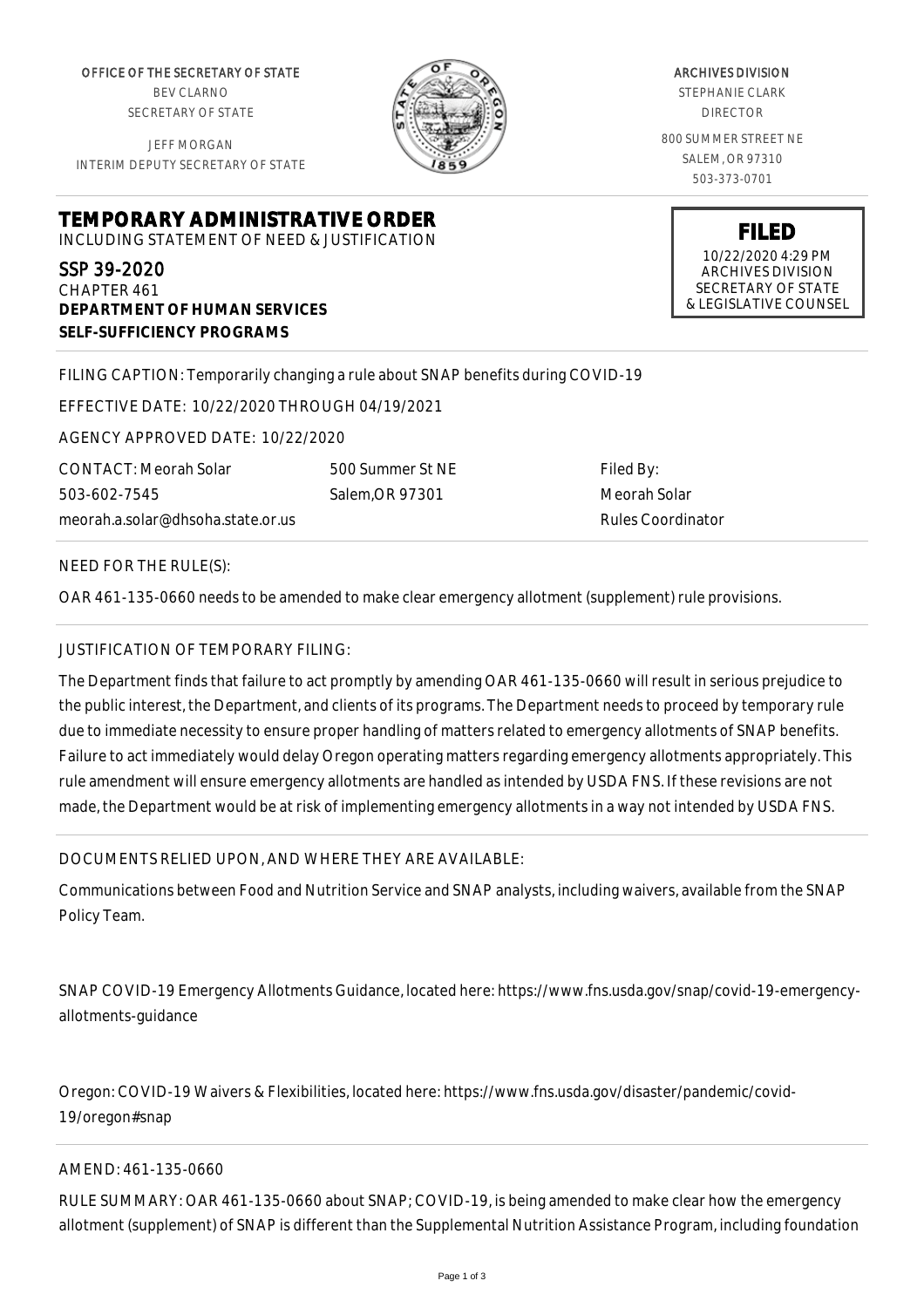of law, notice requirements, and hearing rights.

CHANGES TO RULE:

461-135-0660

SNAP; COVID-19

The provisions in this rule apply to the SNAP program.¶

(1) The Department suspends the following rule sections regarding the SNAP program as provided in this rule:¶

(a) OAR 461-115-0230(3), and¶

(b) OAR 461-135-0520(2) and (6).¶

(2) The Department amends the following rules and rule sections regarding the SNAP program as provided in this rule:¶

(a) OAR 461-115-0020(2),¶

(b) OAR 461-115-0450(1) and (2), and¶

(c) OAR 461-170-0102.¶

(3) Per the Families First Coronavirus Act, Title 3, Section 2301:¶

(a) SNAP time limit work requirements for ABAWDs (see OAR 461-135-0520) are temporarily waived.¶ (b) ABAWDs will not be subject to earning countable months (see OAR 461-135-0520). ¶

(4) An individual who the Department has determined is mandatory (see OAR 461-130-0305) will be granted "good cause" (see OAR 461-130-0327) if the reason for not accepting employment or for leaving a job was due to the individual's concerns regarding their health due to the COVID-19 pandemic. ¶

(5) Notwithstanding OAR 461-115-0450, the Department may extend a certification period (see OAR 461-001- 0000) before the certification period ends, not to exceed 6 months, when the certification period ends in the months of March, April, May, or June of 2020.¶

(6) Notwithstanding OAR 461-170-0102, the Department waives the requirement to submit an "Interim Change Report" or a "Mid-Certification Review" in order to continue receiving benefits when the Interim Change Report or Mid-Certification Review is due in the months of March, April, May, or June of 2020.¶

(7) Emergency allotments (supplements) are permitted through USDA waiver under Families First coronavirus Response Act of 2020. The Department may issue an emergency suppleallotment of SNAP benefits for any months approved for an emergency suppleallotment by the Food and Nutrition Service, with the following limitations:¶

(a) The emergency supple<u>allot</u>ment does not change the benefit level, calculated under OAR 461-160-0400, for the benefit group (see OAR 461-110-0750).¶

(b) The emergency suppleallotment shall be issued on a date determined by the Department, not subject to OAR 461-165-0100.¶

(c) The amount of the emergency suppleallotment shall be the difference between the benefit level calculated under OAR 461-160-0400 and the maximum Payment Standard for the number of individuals in the benefit group. If there is no difference, no emergency supplement shall be issued. allotment shall be issued.  $\P$ 

(d) When the Food and Nutrition Service makes a change that ends, reduces, or suspends the emergency allotment:¶

(A) No decision notice (see OAR 461-001-0000) is required. The Department is not required to mail a notice of intended action.¶

(B) The Department shall publicize the change using one or more of the following methods: ¶

(i) Informing the public through the news media.  $\P$ 

(ii) Placing posters in the offices that serve affected individuals, in the locations where SNAP is issued, and at other sites frequented by individuals receiving SNAP. ¶

(iii) Mailing a general notice to the households of affected recipients. I

(e) Excepting an overpayment (see OAR 461-195-0501), there is no right to hearing to dispute emergency allotment and no right to continuing benefits.¶

(8) For applications with a filing date (see OAR 461-115-0040): ¶